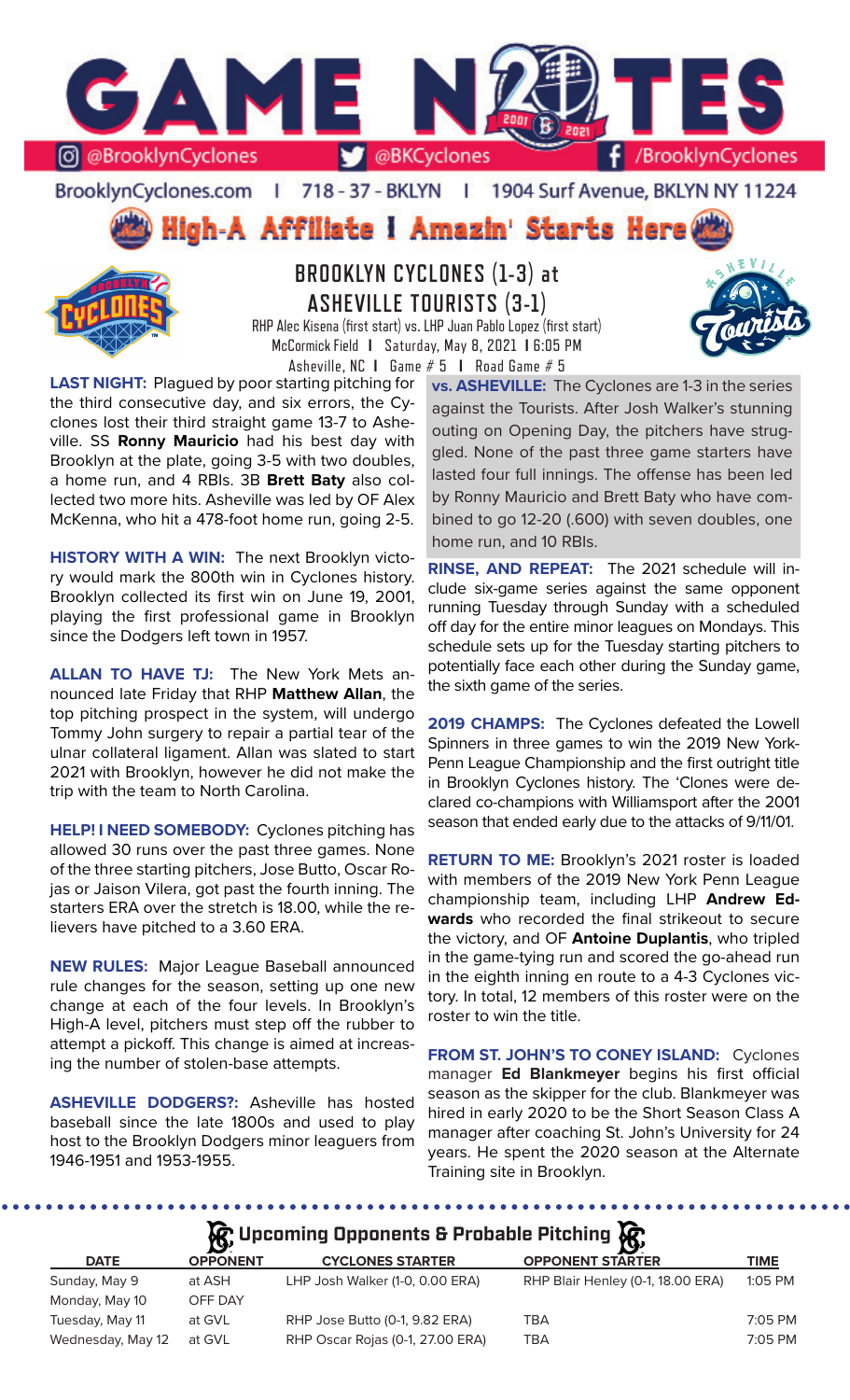**MAY 8 AT ASHEVILLE STARTING PITCHER PAGE 2**

|                                                                 | ALEC KISENA<br>#36                                         |                          | RHP |
|-----------------------------------------------------------------|------------------------------------------------------------|--------------------------|-----|
|                                                                 | Height: 6-5                                                | Weight: 275              |     |
|                                                                 | Date of Birth: October 12, 1995                            | Age: 25                  |     |
|                                                                 | Hometown: Seattle, Washington                              |                          |     |
|                                                                 | How Obtained: Signed as a minor league free agent, 2/25/19 |                          |     |
|                                                                 | Drafted: 16th round pick of the Detroit Tigers in 2015     |                          |     |
|                                                                 | <b>College: Edmonds Community College (Washington)</b>     |                          |     |
| <b>BACK IN BKLYN:</b> Alec Kisena makes his first High-A start, |                                                            | <b>2019 GAME-BY-GAME</b> |     |

and third High-A appearance, as a professional. Kisena made two relief appearances with Advanced-A St. Lucie **DATE OPP DEC IP H R ER BB K HR AVG**in 2019. Kisena returns to the Cyclones where he pitched twice in 2019.



**GREET THE METS:** New York signed Kisena to a minor league deal in February 2019 after Kisena pitched for the Gateway Grizzlies in 2017 and 2018 in the Frontier League (independent)...Joined Columbia in late April.

**GATEWAY TO THE...EAST:** Combined to strike out 167 batters in 168.1 innings over 31 starts for the Grizzlies between 2017-18...Fanned 108 in 100.1 innings during his second season, putting together 9.7 strikeouts per nine.

**INJURY HISTORY:** Suffered a torn ACL during his time with the Detroit Tigers...Released by the organization during extended spring training in 2016.

**ORIGINS:** Drafted by the Tigers out of Edmonds Community College in 2015, pitching one season in the system with the GCL Tigers...Struck out 44 in 40 innings, posting a 2.25 ERA.

**SEATTLE START:** Grew up watching the Seattle Mariners with Randy Johnson and Edgar Martinez.

| KISENA'S SEASON AND CAREER HIGHS |                              |                               |  |  |  |
|----------------------------------|------------------------------|-------------------------------|--|--|--|
| 2021 Season                      |                              | Career                        |  |  |  |
|                                  | <b>Strikeouts</b>            | 10 (7/11/15 vs. GCL Braves)   |  |  |  |
|                                  | <b>Double Digit K Games</b>  | 1 (7/11/15 vs. GCL Braves)    |  |  |  |
|                                  | <b>High Hits, Game</b>       | 8 (8/12/15 @ GCL Braves)      |  |  |  |
|                                  | High HR, Game                | 1 (4x, 9/1/19 @ Augusta)      |  |  |  |
|                                  | <b>High Runs, Game</b>       | 5 (2x, 6/13/19 vs. Lexington) |  |  |  |
|                                  | <b>High Walks, Game</b>      | 3 (7x, 9/1/19 at Augusta)     |  |  |  |
|                                  | <b>Innings Pitched, Game</b> | 6.2(8/27/19)                  |  |  |  |
|                                  | <b>Complete Games</b>        | None                          |  |  |  |
|                                  | <b>Shutouts</b>              | None                          |  |  |  |
|                                  |                              |                               |  |  |  |

| <b>CATCHER ERA</b> |   |    |            |      |  |  |
|--------------------|---|----|------------|------|--|--|
| <b>NAME</b>        | G | ER | <b>INN</b> | ERA  |  |  |
| Mena               |   |    | 8          | 7.88 |  |  |
| Senger             |   | 12 | 17         | 6.35 |  |  |
| Uriarte            |   | 6  | x          | 6.75 |  |  |

| <b>CYCLONES STARTING PITCHER BREAKDOWN</b> |    |                                     |   |            |                  |  |  |  |
|--------------------------------------------|----|-------------------------------------|---|------------|------------------|--|--|--|
|                                            |    |                                     |   |            |                  |  |  |  |
| <b>STARTER</b>                             | GS | Quality Starts Run Support RS/Start |   |            | <b>BC Record</b> |  |  |  |
| Allan, Matt                                |    |                                     |   |            |                  |  |  |  |
| Butto, Jose                                |    | Ω                                   |   | 1 $\Omega$ | $O-1$            |  |  |  |
| Kisena, Alec                               |    |                                     |   |            |                  |  |  |  |
| Rojas, Oscar                               |    | $\Omega$                            | 4 | 4.0        | $O-1$            |  |  |  |
| Vilera, Jaison                             |    | Ω                                   |   | 70         | $O-1$            |  |  |  |
| Walker, Josh                               |    | Ω                                   | 8 | 8.0        | $1 - 0$          |  |  |  |
|                                            |    |                                     |   |            |                  |  |  |  |

| ' BROOKLYN CYCLONES PITCHING BREAKDOWN . |       |              |      |    |    |    |    |    |           |            |               |       |            |         |      |    |    |    |    |           |            |
|------------------------------------------|-------|--------------|------|----|----|----|----|----|-----------|------------|---------------|-------|------------|---------|------|----|----|----|----|-----------|------------|
|                                          | W-L   | <b>ERA</b>   | -IP  | н  | R  | ER | BB | к  | <b>HR</b> | <b>AVG</b> |               | W-L   | <b>ERA</b> | IP      | н    | R  | ER | BB | к  | <b>HR</b> | <b>AVG</b> |
| <b>STARTERS</b>                          | $1-3$ | 11.57        | 14.0 | 17 | 20 | 18 | 9  | 19 | $\Delta$  | 283        | <b>I</b> HOME | $O-O$ | 0.00       |         |      |    |    |    |    |           | .000       |
| <b>RELIEVERS</b>                         | 0-0   | 3.79         | 19.0 | 16 | 12 |    | q  | 26 |           | .208       | <b>I</b> ROAD | 1-3   | 6.82       | 33.0    | - 33 | 32 | 25 | 18 | 45 | -6        | .241       |
| <b>TOTAL</b>                             | 1-3   | 6.82 33.0 33 |      |    | 32 | 25 | 18 | 45 | -6        | .241       | <b>TOTAL</b>  | 1-3   | 6.82       | 33.0 33 |      | 32 | 25 | 18 | 45 | -6        | .241       |

**BULLPEN NOTES**

-Brooklyn bullpen has allowed at least one run in all four games this year, pitching to a 3.79 ERA.

-RHP Dan Goggin was added to the roster on Saturday, May 8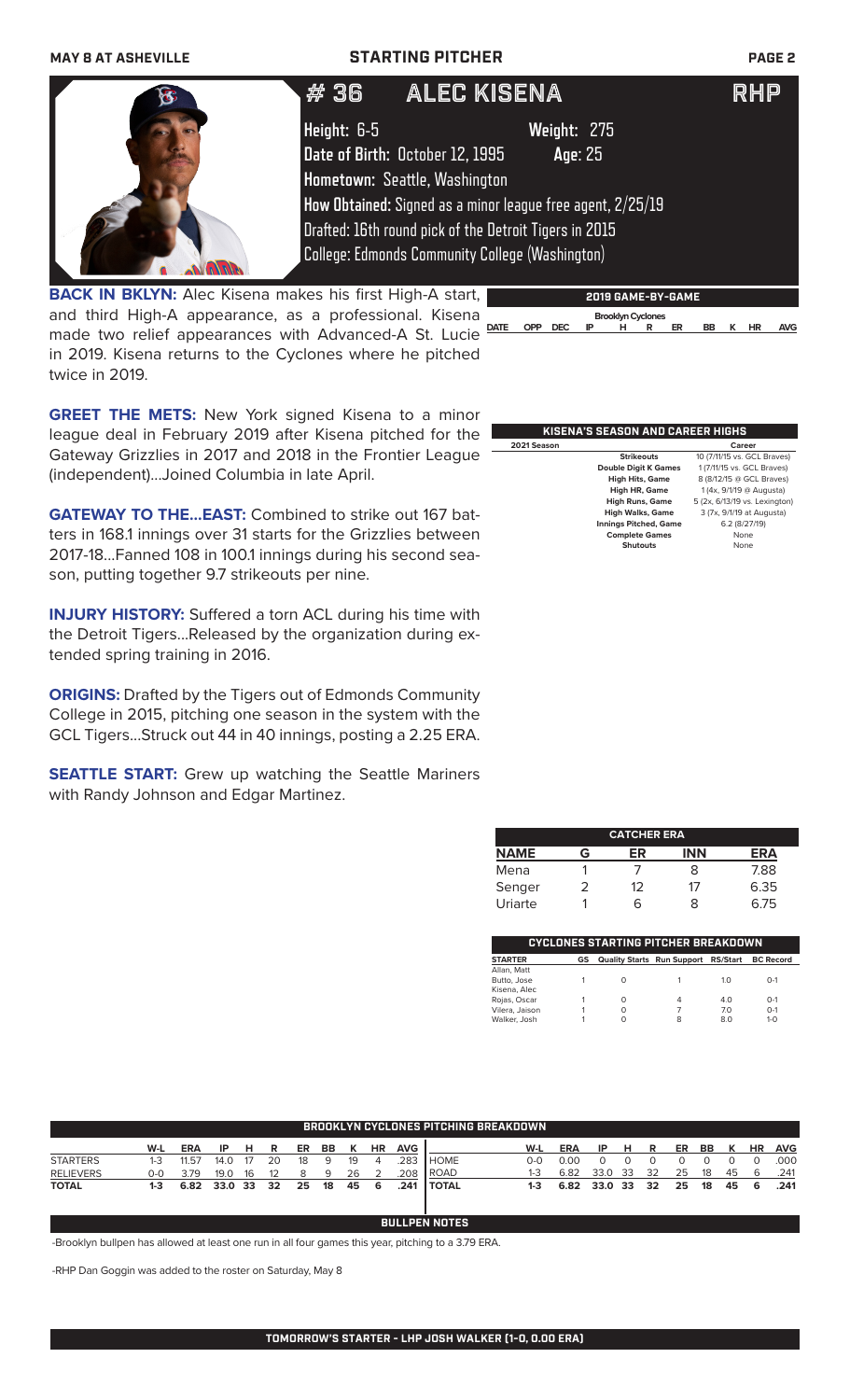| <b>MAY 8 AT ASHEVILLE</b>        |                   | <b>BATTING PAGES</b>                         | <b>PAGE 3</b>                                      |  |  |  |
|----------------------------------|-------------------|----------------------------------------------|----------------------------------------------------|--|--|--|
| # 22 BRETT BATY - INF            |                   |                                              | . .462. O HR. 6 RBI. .583 wOBA. wRC+ 254'          |  |  |  |
| <b>Last Game: 2-4, 2 RBI, BB</b> | Home:             | Last HR:                                     | <b>Season High, Hits:</b> 2 (3x, 5/7 at Asheville) |  |  |  |
| $RISP: 5-9$                      | <b>Road: 6-14</b> | <b>Multi-Hit Games:</b> 3 (5/7 at Asheville) | Season High, Runs:                                 |  |  |  |
| <b>Streak: 2 G (4-7)</b>         | vs. ASH: 6-14     | <b>Multi-RBI Games: 2 (5/7 at Asheville)</b> | <b>Season High, RBI: 3 (5/4 at Asheville)</b>      |  |  |  |

• Enters his third year in the Mets organization...Rated as the No. 4 prospect in the Mets system and the No. 94 prospect in baseball according to *MLB Pipeline*

• Earned a non-roster invitation to Spring Training in 2021, collecting a double and a single in 10 games and 10 at-bats

• Joined the Alternate Training Site in Brooklyn in 2020

• Spent the majority of his first pro season with Kingsport (R) before a promotion to Brooklyn to finish the 2019 season, winning the league title with the Cyclones rsity of Texas before signing with the Met $\,$ 

**Season High, SB:** 

|                          | Committed to the University of Texas Before Signing With the Mets |                                             |                                                |
|--------------------------|-------------------------------------------------------------------|---------------------------------------------|------------------------------------------------|
| $\#3$ CODY BOHANEK - INF |                                                                   |                                             | .400. 0 HR. 0 RBI. .512 w0BA. wRC+ 212         |
| <b>Last Game:</b> 0-2    | Home:                                                             | Last HR:                                    | <b>Season High, Hits: 3 (5/5 at Asheville)</b> |
| $RISP: 0-0$              | <b>Road: 4-10</b>                                                 | <b>Multi-Hit Games: 1(5/5 at Asheville)</b> | <b>Season High, Runs: 2 (5/4 at Asheville)</b> |
| Streak:                  | vs. ASH: 4-10                                                     | <b>Multi-RBI Games:</b>                     | Seaon High, RBI:                               |
|                          |                                                                   |                                             | Season High, SB:                               |

- Enters his third year in the Mets organization and his fifth as a professional...Traded from Houston to the Mets in January of 2019 along with 3B J.D. Davis in exchange for OF Ross Adolph, INF Luis Santana, and C Scott Manea
- Spent the majority of his 2019 campaign with St. Lucie, stroking a career-high five home runs in a career-most 99 games
- Called up to Double-A Binghamton in August 2019 and played eight games...Has played at every level entering 2021 • Originally drafted by Houston in the 30th round of the 2017 MLB Draft.

| #8<br>ANTOINE DUPLANTIS - OF         |                            |                                                             | .071, 1 HR, 1 RBI, .184 wOBA, wRC+ 14                                                   |
|--------------------------------------|----------------------------|-------------------------------------------------------------|-----------------------------------------------------------------------------------------|
| <b>Last Game: DNP</b><br>$RISP: 0-2$ | Home:<br><b>Road: 1-14</b> | <b>Last HR:</b> 5/6 at Asheville<br><b>Multi-Hit Games:</b> | <b>Season High, Hits: 1(5/6 at Asheville)</b><br>Season High, Runs: 1(5/6 at Asheville) |
| <b>Streak:</b> $1 \text{ G } (1-5)$  | <b>vs. ASH: 1-14</b>       | <b>Multi-RBI Games:</b>                                     | <b>Season High, RBI:</b> 1(5/6 at Asheville)                                            |
|                                      |                            |                                                             | Season High, SB:                                                                        |

• Enters his third year in the Mets organization...Spent his draft year with Brooklyn and scored the game-winning run against Lowell in the 2019 NYPL Championship • Recorded eight outfield assists in 47 games to lead Brooklyn

- 
- Finished his LSU career with 359 hits, most in school history and second-most in SEC history behind Cyclones outfielder Jake Mangum (383 hits)...Never finished a season at LSU hitting lower than .316
- Drafted in the 19th round by Cleveland in 2018 but did not sign...Brother, Armond, holds the world record in the pole vault with a height of 6.18 meters.

| # 20   JOE GENORD - INF  |                      |                                             | .286, 0 HR, 1 RBI, .316 wOBA, wRC+ 94          |
|--------------------------|----------------------|---------------------------------------------|------------------------------------------------|
| Last Game: 2-5           | Home:                | Last HR:                                    | <b>Season High, Hits: 2 (5/7 at Asheville)</b> |
| $RISP: 0-5$              | <b>Road: 4-14</b>    | <b>Multi-Hit Games: 1(5/7 at Asheville)</b> | Season High, Runs:                             |
| <b>Streak:</b> 2 G (3-9) | <b>vs. ASH: 4-14</b> | <b>Multi-RBI Games:</b>                     | <b>Season High, RBI:</b> 1 (5/6 at Asheville)  |
|                          |                      |                                             | Season High, SB:                               |

• Enters his third year in the Mets organization...Named to the NYPL All-Star team and won a league title with Brooklyn in 2019

- Led the Cyclones with nine home runs and 44 RBIs...Earned Player of the Week honors with the Cyclones during the week of July 7.
- Two-time All-AAC honoree who led USF in home runs in each of his three seasons
- Also drafted by the Los Angeles Dodgers in the 19th round of the 2015 draft.

| #                 | ADRIAN HERNANDEZ - OF |                         | .000, 0 HR, 0 RBI, .000 w0BA, wRC+ --' |
|-------------------|-----------------------|-------------------------|----------------------------------------|
| <b>Last Game:</b> | Home:                 | Last HR:                | Season High, Hits:                     |
| <b>RISP:</b>      | Road:                 | <b>Multi-Hit Games:</b> | Season High, Runs:                     |
| Streak:           | vs. ASH:              | <b>Multi-RBI Games:</b> | Season High, RBI:                      |
|                   |                       |                         | Season High, SB:                       |

• Enters his fifth year in the Mets organization...received 5/8 from extended spring training after the injury to OF Scott Ota.

• Ranked the No. 30 Prospect in the NYM system by *MLB Pipeline...*Limited to four games with the GCL Mets in 2019 due to hamstring injuries.

• Hit .261 with five homers and 34 RBIs in 63 games in the Dominican Summer League in 2018.

• Signed for \$1.5 million by the Mets in 2017

| $#15$ JAKE MANGUM - OF                     |                                             |                                                                                                                                           | .000. 0 HR. 0 RBI. .000 w0BA. wRC+ -96                                                   |
|--------------------------------------------|---------------------------------------------|-------------------------------------------------------------------------------------------------------------------------------------------|------------------------------------------------------------------------------------------|
| Last Game: $0-5$<br>$RISP: 0-1$<br>Streak: | Home:<br>Road: $0-5$<br><b>vs. ASH: 0-5</b> | Last HR:<br><b>Multi-Hit Games:</b><br><b>Multi-RBI Games:</b>                                                                            | Season High, Hits:<br><b>Season High, Runs:</b><br>Season High, RBI:<br>Season High, SB: |
|                                            |                                             | • Enters his third year in the Mets organizationLed the Brooklyn Cyclones with 17 stolen bases and 10 HBP in 2019, winning a league title |                                                                                          |

• SEC and Mississippi State hits king, finishing his career with 383 hits and the 4th-most in NCAA history...Won SEC Freshman of the Year award in 2016

• Previously drafted by the Mets (32nd, 2018) and the Yankees (30th, 2017)

• Father, John, played nine seasons as a defensive back with the Chicago Bears

| $# 2$ RONNY MAURICIO - INF                                                                    |                                           |                                                                                                                                 | . .429, 1 HR, 4 RBI, .589 wOBA, wRC+ 258'                                                                                                                        |
|-----------------------------------------------------------------------------------------------|-------------------------------------------|---------------------------------------------------------------------------------------------------------------------------------|------------------------------------------------------------------------------------------------------------------------------------------------------------------|
| <b>Last Game: 3-5, 2 2B, HR, 4 RBI, 2 R Home:</b><br>$RISP: 1-3$<br><b>Streak: 3 G (6-14)</b> | <b>Road: 6-14</b><br><b>vs. ASH: 6-14</b> | <b>Last HR:</b> 5/7 at Asheville<br><b>Multi-Hit Games: 2 (5/7 at Asheville)</b><br><b>Multi-RBI Games: 1(5/7 at Asheville)</b> | <b>Season High, Hits: 3 (5/7 at Asheville)</b><br>Season High, Runs: 2 (2x 5/7 at Asheville)<br><b>Seaon High, RBI: 4 (5/7 at Asheville)</b><br>Season High, SB: |

• Enters his fifth year in the Mets organization...Rated as the No. 2 prospect in the Mets system and the No. 58 prospect in baseball according to *MLB Pipeline* • Non-roster invitee to Spring Training for the third consecutive season...Spent 2020 at the Mets Alternate Site and had one at-bat with the Tigres del Licey in the Dominican Winter League

• Named a South Atlantic League mid-season All-Star with Columbia (A) in 2019

• Won the 2018 GCL Mets Sterling Award, given to the team's most valuable player...Signed with the Mets as a 16-year-old.

| $#16$ JOSE MENA - C                                                                         |                                                  |                                                                | . .250, 0 HR, 1 RBI, .405 w0BA, wRC+ 148 '                                                                                                                  |
|---------------------------------------------------------------------------------------------|--------------------------------------------------|----------------------------------------------------------------|-------------------------------------------------------------------------------------------------------------------------------------------------------------|
| <b>Last Game: 1-4, 2B, RBI, R, BB</b><br>$RISP: 0-1$<br><b>Streak:</b> $1 \text{ G } (1-4)$ | Home:<br><b>Road: 1-4</b><br><b>vs. ASH: 1-4</b> | Last HR:<br><b>Multi-Hit Games:</b><br><b>Multi-RBI Games:</b> | <b>Season High, Hits: 1(5/7 at Asheville)</b><br>Season High, Runs: 1(5/7 at Asheville)<br><b>Season High, RBI:</b> 1(5/7 at Asheville)<br>Season High, SB: |

Enters his sixth year in the Mets organization

• Won a 2019 NYPL Championship with Brooklyn, posting his best offensive season as a professional, posting career highs in batting average, hits, home runs, RBIs, and runs

• Has caught 81% of would-be base stealers (51 of 81) in his previous four seasons in the system.

| $#12$ GERSON MOLINA - OF          |                      | ' .000, 0 HR, 0 RBI, .185 w0BA, wRC+ 15 , |                                          |
|-----------------------------------|----------------------|-------------------------------------------|------------------------------------------|
| Last Game: 0-3. BB<br>$RISP: 0-3$ | Home:<br>Road: $0-9$ | Last HR:<br><b>Multi-Hit Games:</b>       | Season High, Hits:<br>Season High, Runs: |
| Streak:                           | <b>vs. ASH: 0-9</b>  | <b>Multi-RBI Games:</b>                   | Season High, RBI:<br>Season High, SB:    |

• Enters his fourth season in the Mets organization, having played just one season

• Played 93 games with the Columbia Fireflies (A) in 2019...Struck out 106 times in 326 plate appearances (33% strikeout rate)

• Received a signing bonus of \$175,000

• Played four seasons in the Cuban National Series with Ciego de Avila, hitting .231 over 93 career games and just 26 plate appearances.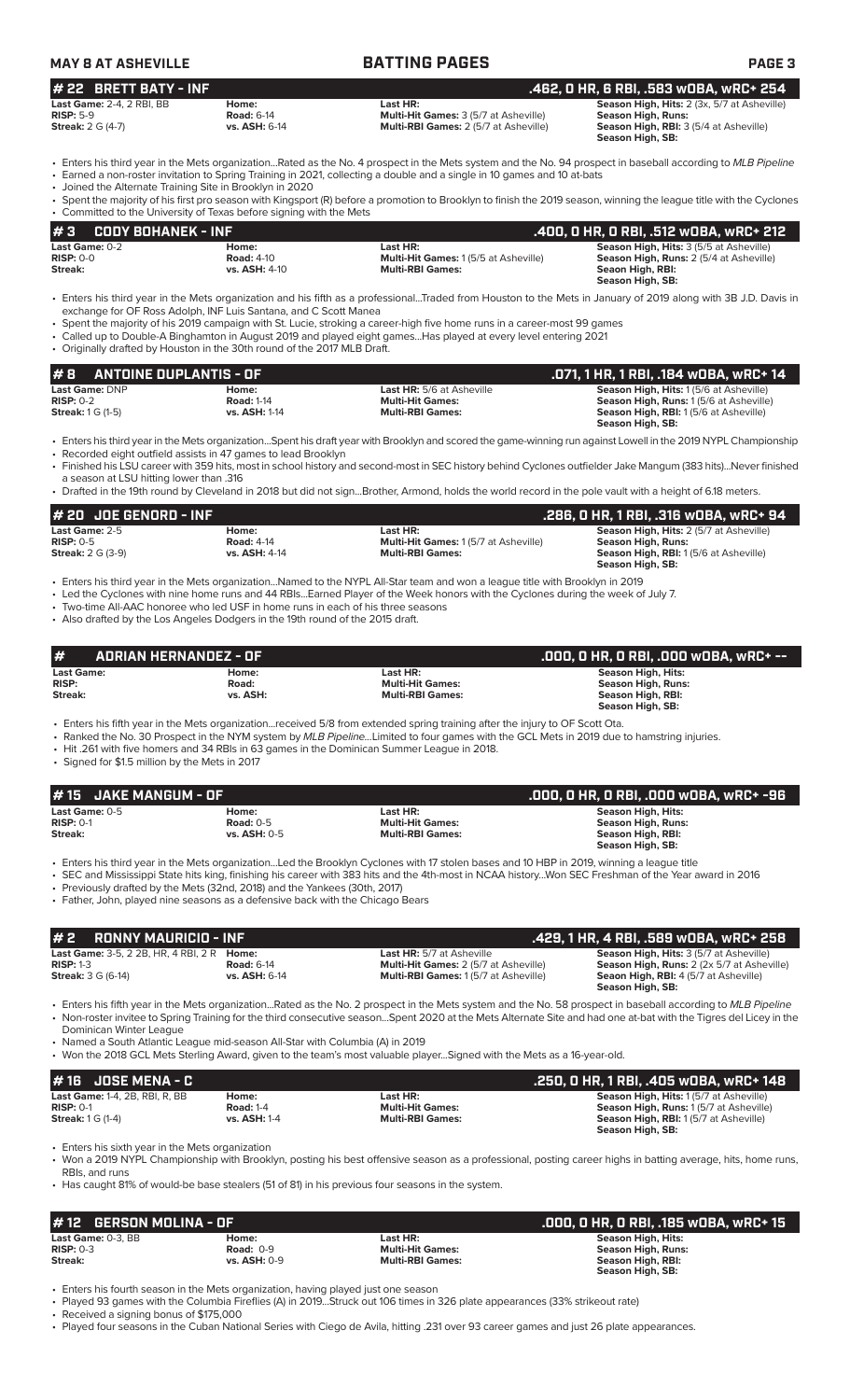| #9<br><b>SCOTT OTA - OF</b>                                                  | <b>MAY 8 AT ASHEVILLE</b>                                                                                                                                                                 | <b>BATTING PAGES</b>                                                                                                                                                                                                                                                                                                                                                                                                      | <b>PAGE 4</b>                                                                                                                                                       |
|------------------------------------------------------------------------------|-------------------------------------------------------------------------------------------------------------------------------------------------------------------------------------------|---------------------------------------------------------------------------------------------------------------------------------------------------------------------------------------------------------------------------------------------------------------------------------------------------------------------------------------------------------------------------------------------------------------------------|---------------------------------------------------------------------------------------------------------------------------------------------------------------------|
|                                                                              |                                                                                                                                                                                           |                                                                                                                                                                                                                                                                                                                                                                                                                           | .273, 0 HR, 1 RBI, .327 wOBA, wRC+ 101                                                                                                                              |
| Last Game: 1-2. BB<br><b>RISP: 1-4</b><br><b>Streak:</b> 1 G (1-2)           | Home:<br><b>Road: 3-11</b><br>vs. ASH: 3-11                                                                                                                                               | Last HR:<br>Multi-Hit Games: 1 (5/4 at Asheville)<br><b>Multi-RBI Games:</b>                                                                                                                                                                                                                                                                                                                                              | Season High, Hits: 2 (5/4 at Asheville)<br>Season High, Runs: 1 (5/4 at Asheville)<br>Season High, RBI: 1 (5/4 at Asheville)<br>Season High, SB:                    |
|                                                                              |                                                                                                                                                                                           | • Enters his third year in the Mets organizationSpent 2019 with Kingsport, posting a .273 average with seven home runs and 26 RBIs in his first professional                                                                                                                                                                                                                                                              |                                                                                                                                                                     |
| season<br>• Led the K-Mets with 14 doubles and seven triples                 |                                                                                                                                                                                           | • Hit 20 home runs in his senior season at UIC and owns the program record with 163 career RBIs<br>• His high school coach, Brett Kay, was the catcher on the inaugural season of the Brooklyn Cyclones in 2001.                                                                                                                                                                                                          |                                                                                                                                                                     |
| <b>LUKE RITTER - INF</b><br># 19                                             |                                                                                                                                                                                           |                                                                                                                                                                                                                                                                                                                                                                                                                           | .154, 1 HR, 1 RBI, .226 WOBA, WRC+ 40                                                                                                                               |
| Last Game: DNP<br><b>RISP: 0-4</b><br>Streak:                                | Home:<br><b>Road: 2-13</b><br>vs. ASH: 2-13                                                                                                                                               | Last HR: 5/5 at Asheville<br><b>Multi-Hit Games:</b><br><b>Multi-RBI Games:</b>                                                                                                                                                                                                                                                                                                                                           | Season High, Hits: 1 (2x, last: 5/5 at ASH)<br>Season High, Runs: 1 (2x, last: 5/5 at ASH)<br><b>Season High, RBI:</b> 1 (2x, last: 5/5 at ASH)<br>Season High, SB: |
| • Two-time First Team All-AAC honoree                                        | • Led Brooklyn in 2019 in games played (68), runs (39), doubles (15), and walks (33)<br>• Also drafted by the Minnesota Twins in the 37th round of the 2018 MLB Draft                     | • Enters his third year in the Mets organizationWon a New York-Penn League title with Brooklyn in 2019                                                                                                                                                                                                                                                                                                                    |                                                                                                                                                                     |
|                                                                              | • Played linebacker at Rockhurst High School and set the school record with 184 tackles.                                                                                                  |                                                                                                                                                                                                                                                                                                                                                                                                                           |                                                                                                                                                                     |
| # 24 HAYDEN SENGER - C<br>Last Game: DNP                                     | Home:                                                                                                                                                                                     | Last HR: 1 (5/4 at Asheville)                                                                                                                                                                                                                                                                                                                                                                                             | .444, 1 HR, 1 RBI, .654 WOBA, WRC+ 297<br>Season High, Hits: 2 (2x, 5/6 as Asheville)                                                                               |
| <b>RISP: 0-1</b><br><b>Streak:</b> 2 G (4-9)                                 | <b>Road: 4-9</b><br>vs. ASH: 4-9                                                                                                                                                          | Multi-Hit Games: 2 (5/6 at Asheville)<br><b>Multi-RBI Games:</b>                                                                                                                                                                                                                                                                                                                                                          | Season High, Runs: 2 (2x, 5/6 at Asheville)<br>Season High, RBI: 1(5/4 at Asheville)<br>Season High, SB:                                                            |
| • First-Team All-MAC at Miami in 2018                                        | • Enters his fourth year in the Mets systemNon-roster invitee to 2021 Spring Training<br>• All-time hits leader at Lakota East High School, also playing football as a middle linebacker. | · Spent 2019 with Columbia, catching 33 of 87 (38%) of runners attempting to steal a base in his first full pro season and getting hit by pitch 19 times in 90 games.<br>• Made pro debut with Kingsport (R) in 2018, playing 10 games before finishing the season with 22 games for the Brooklyn Cyclones                                                                                                                |                                                                                                                                                                     |
| <b>BLAKE TIBERI - INF/OF</b><br># 4                                          |                                                                                                                                                                                           |                                                                                                                                                                                                                                                                                                                                                                                                                           | .077, O HR, O RBI, .071 wOBA, wRC+ -53                                                                                                                              |
| Last Game: 1-5, R<br><b>RISP: 0-4</b><br><b>Streak:</b> 1 G (1-5)            | Home:<br><b>Road: 1-13</b><br><b>vs. ASH: 1-13</b>                                                                                                                                        | Last HR:<br><b>Multi-Hit Games:</b><br><b>Multi-RBI Games:</b>                                                                                                                                                                                                                                                                                                                                                            | Season High, Hits: 1 (5/7 at Asheville)<br>Season High, Runs: 1(5/7 at Asheville)<br><b>Season High, RBI:</b><br>Season High, SB:                                   |
| after just five games<br>• 2016 Third Team All-ACC in final year in college. | • Has played second base, third base, left field and right field across more than 295 games                                                                                               | • Enters his sixth year in the Mets organizationReturns to Brooklyn for the first time since his pro debut year in 2016<br>· Spent parts of two seasons with Columbia and St. LucieUnderwent Tommy John surgery on his elbow on May 3, 2017, missing the remainder of the season                                                                                                                                          |                                                                                                                                                                     |
| <b>JUAN URIARTE - C</b>                                                      |                                                                                                                                                                                           |                                                                                                                                                                                                                                                                                                                                                                                                                           | .000, 0 HR, 0 RBI, .000 w0BA, wRC+ -96                                                                                                                              |
| <b>Last Game: DNP</b><br>$RISP: 0-1$                                         | Home:<br><b>Road: 0-4</b>                                                                                                                                                                 | Last HR:<br><b>Multi-Hit Games:</b>                                                                                                                                                                                                                                                                                                                                                                                       | <b>Season High, Hits:</b><br><b>Season High, Runs:</b>                                                                                                              |
| Streak:                                                                      | vs. ASH: 0-4                                                                                                                                                                              | <b>Multi-RBI Games:</b>                                                                                                                                                                                                                                                                                                                                                                                                   | Season High, RBI:<br>Season High, SB:                                                                                                                               |
|                                                                              |                                                                                                                                                                                           | Enters his eighth year in the Mets organizationSpent 2019 with Columbia (A) and the GCL Mets (R)<br>• Injured in his first at-bat with Brooklyn in 2018 on Opening Day at Staten Island, missing the entire season<br>• Finished 10th in batting average in the Appalachian League with Kingsport in 2017, hitting 305                                                                                                    |                                                                                                                                                                     |
|                                                                              | • Caught 16 of 44 (36%) would-be base stealers in 2019.                                                                                                                                   |                                                                                                                                                                                                                                                                                                                                                                                                                           |                                                                                                                                                                     |
| 10                                                                           |                                                                                                                                                                                           |                                                                                                                                                                                                                                                                                                                                                                                                                           |                                                                                                                                                                     |
| <b>ANTHONY WALTERS - INF</b><br>Last Game: DNP                               | Home:                                                                                                                                                                                     | Last HR:                                                                                                                                                                                                                                                                                                                                                                                                                  | .000, 0 HR, 0 RBI, .000 w0BA, wRC+ --<br><b>Season High, Hits:</b>                                                                                                  |
| <b>RISP: 0-1</b><br>Streak:                                                  | Road:<br>vs. ASH:                                                                                                                                                                         | <b>Multi-Hit Games:</b><br><b>Multi-RBI Games:</b>                                                                                                                                                                                                                                                                                                                                                                        | <b>Season High, Runs:</b><br>Season High, RBI:<br>Season High, SB:                                                                                                  |
|                                                                              | Taber Lee and current Cyclones pitching coach Royce Ring in 2002<br>• Attended Cal and played one season with the Golden Bears in 2017                                                    | • Enters his second year and first season in the Mets organizationSelected as one of six by the Mets in the 2020 MLB Draft<br>• Drafted with teammate Casey Schmitt (SFG) in the top 100 picks of the MLB Draft, setting a mark for the first time two Aztecs have been drafted top 100 since<br>• Hit .271 in just 16 games for the Aztecs in 2020Transferred to SDSU from Mt. San Antonio College after the 2018 season |                                                                                                                                                                     |
| <b>MATT WINAKER - OF</b>                                                     |                                                                                                                                                                                           |                                                                                                                                                                                                                                                                                                                                                                                                                           | .250, 0 HR, 1 RBI, .429 wOBA, wRC+ 162                                                                                                                              |
| Last Game: 0-2, 2 BB, 3 R<br><b>RISP: 1-2</b><br><b>Streak:</b>              | Home:<br><b>Road: 2-8</b><br>vs. ASH: 2-8                                                                                                                                                 | Last HR:<br><b>Multi-Hit Games:</b><br><b>Multi-RBI Games:</b>                                                                                                                                                                                                                                                                                                                                                            | Season High, Hits: 1 (2x, 5/6 at Asheville)<br>Season High, Runs: 3 (5/7 at Asheville)<br>Season High, RBI: 1 (5/5 at Asheville)<br>Season High, SB:                |

| <b>Date</b><br>5/4<br>5/5<br>5/6<br>5/7 | Player                         | <b>Opponent</b> | Exit Velo Launch Angle | Distance | Date | Player | <b>Opponent</b> | Exit Velo Launch Angle | Distance |
|-----------------------------------------|--------------------------------|-----------------|------------------------|----------|------|--------|-----------------|------------------------|----------|
|                                         | Hayden Senger                  | at Asheville    |                        |          |      |        |                 |                        |          |
|                                         | Luke Ritter                    | at Asheville    |                        |          |      |        |                 |                        |          |
|                                         | Antoine Duplantis at Asheville |                 |                        |          |      |        |                 |                        |          |
|                                         | Ronny Mauricio at Asheville    |                 |                        |          |      |        |                 |                        |          |
|                                         |                                |                 |                        |          |      |        |                 |                        |          |
|                                         |                                |                 |                        |          |      |        |                 |                        |          |
|                                         |                                |                 |                        |          |      |        |                 |                        |          |
|                                         |                                |                 |                        |          |      |        |                 |                        |          |
|                                         |                                |                 |                        |          |      |        |                 |                        |          |
|                                         |                                |                 |                        |          |      |        |                 |                        |          |
|                                         |                                |                 |                        |          |      |        |                 |                        |          |
|                                         |                                |                 |                        |          |      |        |                 |                        |          |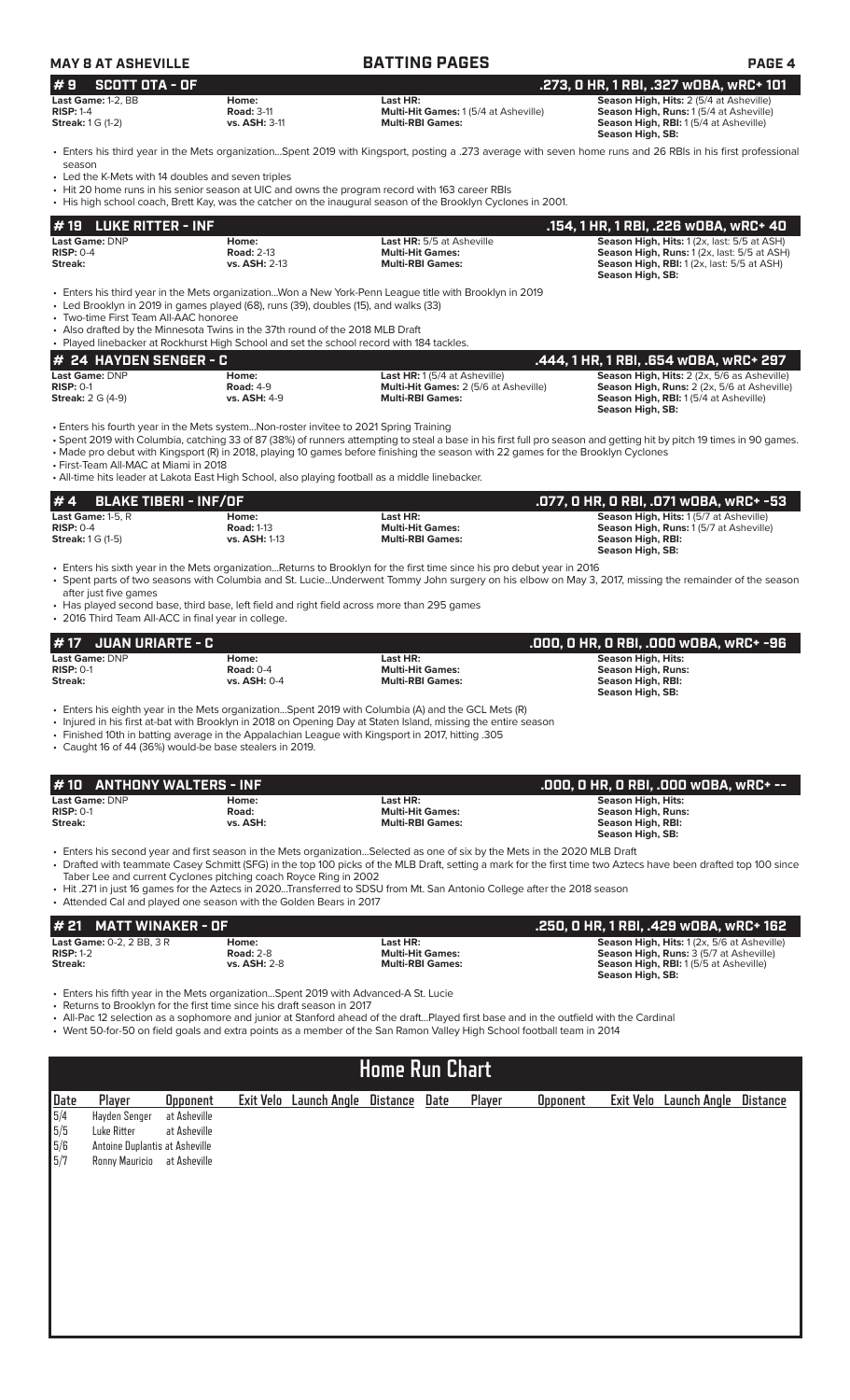# **MAY 8 AT ASHEVILLE BULLPEN PAGE PAGE 5**

| #18 ANDREW EDWARDS - LHP                      |  |               | 15.42 K/9, 3.86 ERA, 0 SV |  |  |
|-----------------------------------------------|--|---------------|---------------------------|--|--|
| <b>Last App:</b> 5/7 at ASH <b>Last Loss:</b> |  | SV/OP (Last): | Holds:                    |  |  |

• Enters his third year in the Mets organization...Struck out the final batter in Game 3 of the 2019 NYPL Championship Series to win Brooklyn's first outright minor league baseball title in team history **Leadoff:** 0-1 **Inherited Runners/Stranded:** 2/2

• Spent the entire 2019 season with the Cyclones, collecting three saves

| • Went to New Mexico State for two seasons after pitching a pair of campaigns for Central Arizona. |  |  |  |
|----------------------------------------------------------------------------------------------------|--|--|--|
|                                                                                                    |  |  |  |

| -#        | DAN GOGGIN - RHP                   |               | 0.00 K/9. 0.00 ERA. 0 SV. |
|-----------|------------------------------------|---------------|---------------------------|
| Last App: | Last Loss:                         | SV/OP (Last): | Holds:                    |
| Leadoff:  | <b>Inherited Runners/Stranded:</b> |               |                           |
|           |                                    |               |                           |

• Received from St. Lucie roster on 5/8...Had made one relief appearance.

• Enters his third year in the Mets organization...Won 2019 New York-Penn League with Brooklyn. • Spent the entire 2019 season with the Cyclones, collecting two saves

• Drafted in the 17th round of 2019 draft out of James Madison University

| l #13                       | .  JOSH HEJKA - RHP '                  |               | 11.57 K/9, 3.86 ERA, 0 SV |
|-----------------------------|----------------------------------------|---------------|---------------------------|
| <b>Last App:</b> 5/5 at ASH | Last Loss:                             | SV/OP (Last): | Holds:                    |
| Leadoff:                    | <b>Inherited Runners/Stranded: 2/0</b> |               |                           |

• Enters his third year in the Mets organization...Won a 2019 NYPL title with Brooklyn, splitting time with the Cyclones and Kingsport Mets

• Signed as a minor league free agent in mid-summer after pitching in six games with the Westside Wolly Mammoths in the United Shore Baseball League

• Pitched all four years at Johns Hopkins, switching to submarine later in his career.

| l#11                        | : NICK MACDONALD  - RHP '              |               | 9.0 K/9. 9.00 ERA. 0 SV |
|-----------------------------|----------------------------------------|---------------|-------------------------|
| <b>Last App:</b> 5/6 at ASH | Last Loss:                             | SV/OP (Last): | Holds:                  |
| Leadoff: $0-2$              | <b>Inherited Runners/Stranded: 1/0</b> |               |                         |
|                             |                                        |               |                         |

• Enters his third year in the Mets organization

• Pitched across three levels in the system in 2019, including being a member of the 2019 New York-Penn League championship team in Brooklyn

• Drafted after his junior season at Florida International

### **# 5 BRIAN METOYER - RHP 10.21 K/9, 0.00 ERA, 0 SV**

**Last App:** 5/6 at ASH **Last Loss: SV/OP (Last): SV/OP (Last): Holds:** All **Holds:**  $\frac{1}{2}$ 

• Enters his fourth year in the Mets org...Won a New York Penn League title with Brooklyn in 2019 • Struck out 40 batters over 28.2 innings with Brooklyn...Spent his first professional season with **Inherited Runners/Stranded:** 2/1

GCL Mets and Kingsport Mets • Joins Ronnie Robbins (30th, 1981 - Toronto) as the only two LSU-Alexandria Generals to be

drafted by a MLB team in school history

• Native of Natchitoches (NACK-ah-tish), the oldest city in Louisiana (est. 1714).

|                                                 | # 43 BRYCE MONTES DE OCA - RHP                        | 0.0 K/9, 0.00 ERA, 0 SV |        |  |
|-------------------------------------------------|-------------------------------------------------------|-------------------------|--------|--|
| <b>Last App:</b> 5/5 at ASH                     | Last Loss:                                            | SV/OP (Last):           | Holds: |  |
| $1 - 1 - H$ $\wedge$ $\wedge$ $\wedge$ $\wedge$ | the books of the company of the company of the state. |                         |        |  |

| <b>Leadoff:</b> 0-0. BB |  | <b>Inherited Runners/Stranded:</b> |  |  |  |  |  |  |
|-------------------------|--|------------------------------------|--|--|--|--|--|--|
|                         |  |                                    |  |  |  |  |  |  |

• Enters his fourth year in the Mets org...Has not pitched as a professional due to injuries • Underwent Tommy John surgery as a high school junior and missed 2016 after having ulnar nerve transposition

• Previously drafted by Washington in the 15th round of the 2017 MLB Draft and by the Chicago White Sox in the 14th round of the 2015 MLB Draft.

| #7                          | ERIC ORZE - RHP   | 12.00 K/9, 6.00 ERA, 0 SV                                                              |        |
|-----------------------------|-------------------|----------------------------------------------------------------------------------------|--------|
| <b>Last App:</b> 5/7 at ASH | <b>Last Loss:</b> | SV/OP (Last):                                                                          | Holds: |
| <b>Leadoff:</b> 1-3         |                   | <b>Inherited Runners/Stranded: 2/0</b>                                                 |        |
|                             |                   | • Enters his second year and first full season in the Mets organization                |        |
|                             |                   | . One of six draft picks by the Mets in the 2020 MLB Draftfinal selection for the club |        |

• Two-time cancer survivor, beating testicular cancer and stage-zero melanoma

• Struck out 29 batters over 19.2 innings with Univ. New Orleans in '20 as Saturday starter.

|                             | $#$ 26 $-MICHEL$ OTANEZ - RHP |               | ; 27.0 K/9, 0.00 ERA, 0 SV ' |
|-----------------------------|-------------------------------|---------------|------------------------------|
| <b>Last App:</b> 5/6 at ASH | Last Loss:                    | SV/OP (Last): | Holds:                       |

**Leadoff:** 0-1 **Inherited Runners/Stranded:**

• Enters his sixth year in the Mets org...No. 26 prospect in the system according to *MLB Pipeline* • Returns to Brooklyn for the second assignment in a row

• Pitched with the Cyclones and won an NYPL title in 2019 and also spent time with Kingsport •

Missed 2017 due to injury...Struck out 21 batters in 21.1 innings with the DSL Mets1 in 2016.

|                             | #48 MITCH RAGAN - RHP              |               | 13.50 K/9, 1.93 ERA, 0 SV |
|-----------------------------|------------------------------------|---------------|---------------------------|
| <b>Last App:</b> 5/7 at ASH | Last Loss:                         | SV/OP (Last): | Holds:                    |
| <b>Leadoff: 2-3</b>         | <b>Inherited Runners/Stranded:</b> |               |                           |

• Enters his third year in the Mets organization...Won a title with Brooklyn in 2019, earning the win

in the championship-clinching game against Lowell

• Named a New York-Penn League All-Star with the Cyclones

• Named the 2019 Big East Pitcher of the Year with Creighton, sweeping the tournament en route to a title

• Pitched at Creighton for two seasons after spending 2017 with Iowa West and 2016 with Wayne State.

|                      |                  | <b>Number of Pitches Thrown</b> |                          |     |     |     |     |  |
|----------------------|------------------|---------------------------------|--------------------------|-----|-----|-----|-----|--|
| <b>Pitcher</b>       | <b>Days Rest</b> | 5/4                             | 5/5                      | 5/6 | 5/7 | 5/8 | 5/9 |  |
| Edwards, Andrew      | O                |                                 | 32                       | --  | 20  | --  |     |  |
| Goggin, Dan          | 2                | --                              | 26                       |     |     |     |     |  |
| Hejka, Josh          | 2                | --                              | 36                       | --  |     |     |     |  |
| MacDonald, Nick      |                  | --                              | $\overline{\phantom{a}}$ | 48  |     |     |     |  |
| Metoyer, Brian       |                  | --                              | --                       | 37  |     |     |     |  |
| Montes de Oca, Bryce | 2                | $-$                             | 15                       | --  |     | --  |     |  |
| Orze, Eric           | $\Omega$         | 30                              | --                       |     | 43  |     |     |  |
| Otanez, Michel       |                  | $-$                             | --                       | 15  | --  | --  |     |  |
| Ragan, Mitch         | O                | 42                              |                          |     | 52  |     |     |  |

**CYCLONES BULLPEN TOTALS**

| Record: 0-0                            | Holds:         |  |  |  |  |  |
|----------------------------------------|----------------|--|--|--|--|--|
| <b>ERA: 3.79</b>                       |                |  |  |  |  |  |
| Saves/Op:                              |                |  |  |  |  |  |
| Hits: $21$                             | Runs: $9$      |  |  |  |  |  |
| Home Runs: 2                           |                |  |  |  |  |  |
| Walks: 8                               | Strikeouts: 24 |  |  |  |  |  |
| <b>Inherited Runners/Stranded: 9/3</b> |                |  |  |  |  |  |
|                                        |                |  |  |  |  |  |

**Record when bullpen doesn't allow a run:** 0-0

**LAST FIVE APPEARANCES**

**Record when bullpen allows a run:** 1-3

|                       | LASI<br><b>FIVE APPEARANGES</b> |            |                   |          |          |     |    |                |          |  |  |
|-----------------------|---------------------------------|------------|-------------------|----------|----------|-----|----|----------------|----------|--|--|
| <b>ANDREW EDWARDS</b> |                                 |            |                   |          |          |     |    |                |          |  |  |
| DATE                  | <b>OPP</b>                      | <b>DEC</b> | IP                | н        | R        | ER. | BB | K              | HR       |  |  |
| 5/5                   | @ASH                            |            | 1.0               | 2        | 1        | 1   | 1  | 2              | 0        |  |  |
| 5/7                   | @ASH                            |            | 1.1               | $\Omega$ | O        | O   | O  | $\overline{2}$ | $\Omega$ |  |  |
|                       |                                 |            |                   |          |          |     |    |                |          |  |  |
|                       |                                 |            |                   |          |          |     |    |                |          |  |  |
|                       |                                 |            |                   |          |          |     |    |                |          |  |  |
|                       |                                 |            | <b>DAN GOGGIN</b> |          |          |     |    |                |          |  |  |
| DATE                  | OPP                             | DEC        | IP                | н        | R        | ER  | BB | Κ              | ΗR       |  |  |
| $5/5*$                | JUP*                            |            | 2.0               | $\Omega$ | $\Omega$ | O   | O  | $\overline{2}$ | O        |  |  |
|                       |                                 |            |                   |          |          |     |    |                |          |  |  |
|                       |                                 |            |                   |          |          |     |    |                |          |  |  |
|                       | *Pitched with St. Lucie (A)     |            |                   |          |          |     |    |                |          |  |  |
|                       |                                 |            |                   |          |          |     |    |                |          |  |  |
|                       |                                 |            | <b>JOSH HEJKA</b> |          |          |     |    |                |          |  |  |
| DATE                  | OPP                             | DEC        | IP                | н        | R        | ER  | ВB | K              | HR       |  |  |
| 5/5                   | @ASH                            |            | 2.1               | 1        | 1        | 1   | 1  | 3              | O        |  |  |
|                       |                                 |            |                   |          |          |     |    |                |          |  |  |
|                       |                                 |            |                   |          |          |     |    |                |          |  |  |
|                       |                                 |            |                   |          |          |     |    |                |          |  |  |

**NICK MACDONALD**<br>DEC IP H R EI DATE OPP DEC IP H R ER BB K HR<br>5/6 @ASH 20 5 3 2 0 2 0  $5/6$  @ASH 20 5 3 2 0 2

| <b>PNANIER LUIL</b> |                                |                |  |  |  |  |  |  |  |
|---------------------|--------------------------------|----------------|--|--|--|--|--|--|--|
|                     | DATE OPP DEC IP H R ER BB K HR |                |  |  |  |  |  |  |  |
|                     | 5/6 @ASH                       | 22 1 1 0 1 3 0 |  |  |  |  |  |  |  |

|                             | <b>BRYCE MONTES DE OCA</b> |  |  |            |     |           |
|-----------------------------|----------------------------|--|--|------------|-----|-----------|
| DATE OPP DEC IP H R ER BB K |                            |  |  |            |     | <b>HR</b> |
| 5/5 @ASH                    |                            |  |  | 10 0 0 0 1 | - 0 |           |

| <b>ERIC ORZE</b> |      |      |            |  |  |            |              |   |     |
|------------------|------|------|------------|--|--|------------|--------------|---|-----|
| DATE OPP         |      | DEC. |            |  |  |            | IP H R ER BB | К | HR. |
| 5/4              | @ASH |      | 20 2 1 1 0 |  |  |            |              | 3 |     |
| 5/7              | @ASH |      |            |  |  | 10 1 1 1 2 |              |   |     |

|                           | <b>MICHEL OTANEZ</b> |  |  |              |   |
|---------------------------|----------------------|--|--|--------------|---|
| DATE OPP DECIPH RERBBK HR |                      |  |  |              |   |
| 5/6 @ASH                  |                      |  |  | 10 0 0 0 0 3 | 0 |

|     |                           | <b>MITCH RAGAN</b> |  |         |              |    |
|-----|---------------------------|--------------------|--|---------|--------------|----|
|     | DATE OPP DEC IP H R ER BB |                    |  |         | K            | HR |
| 5/4 | @ASH                      | 20 3 1 1 1         |  |         | $\Delta$     |    |
| 5/7 | @ASH                      | 2.2                |  | 1 3 0 2 | $\mathbf{B}$ |    |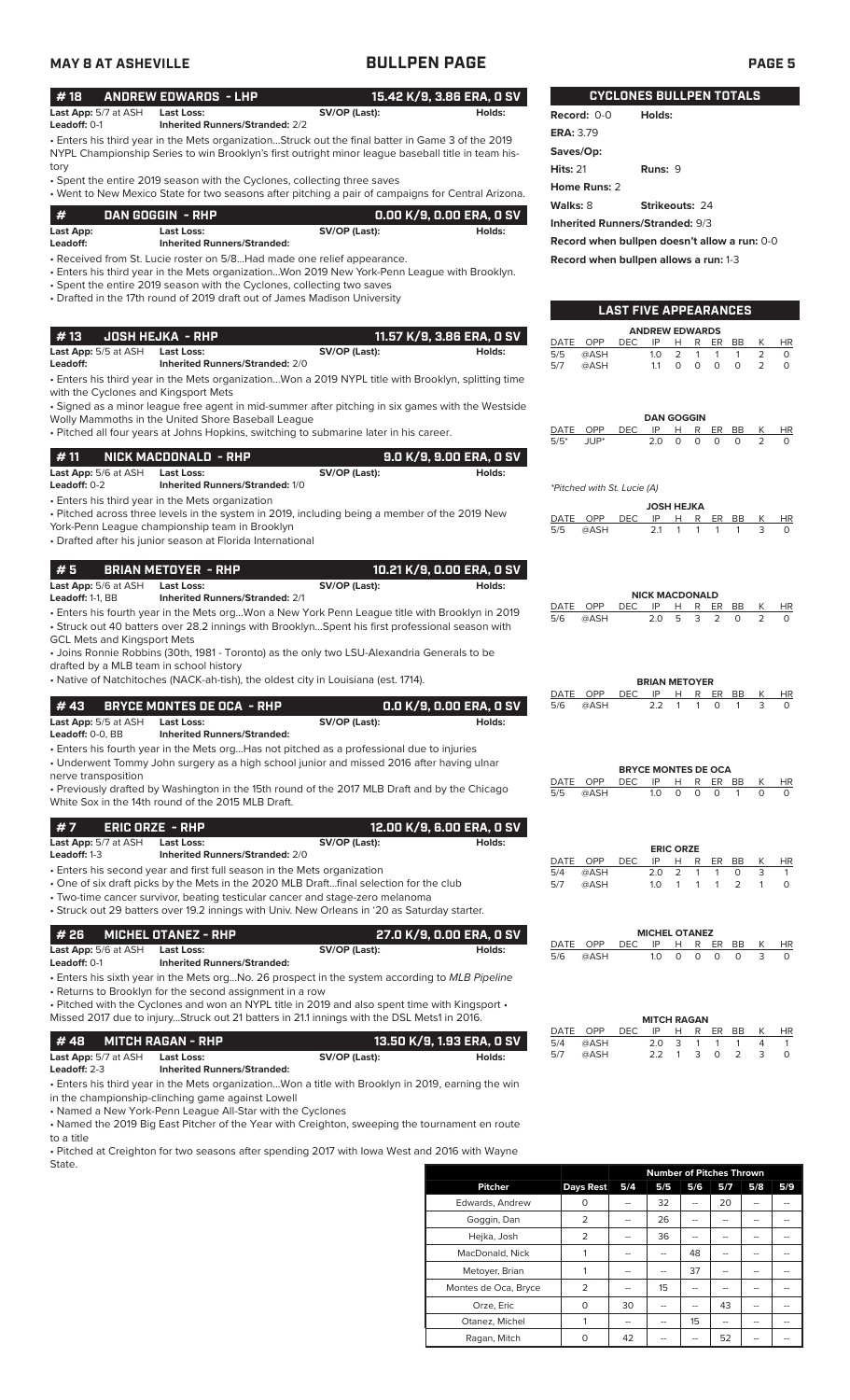### **MAY 8 AT ASHEVILLE HIGH/LOW & CHARTS PAGE 6**

| INDIVIDUAL BATTING HIGHS                                               |
|------------------------------------------------------------------------|
|                                                                        |
|                                                                        |
|                                                                        |
|                                                                        |
|                                                                        |
|                                                                        |
| Most Home Runs, Game1 (four players, last: Mauricio, 5/7 at Asheville) |
|                                                                        |
|                                                                        |
|                                                                        |
|                                                                        |
|                                                                        |
|                                                                        |
|                                                                        |
|                                                                        |
|                                                                        |
|                                                                        |
| <b>TEAM BATTING HIGHS</b>                                              |
|                                                                        |
|                                                                        |
|                                                                        |
|                                                                        |
|                                                                        |
|                                                                        |
|                                                                        |
|                                                                        |
|                                                                        |
|                                                                        |
|                                                                        |

### **FIELDING**

Most Errors, Team, Game...............................................................................6 (5/7 at Asheville) Most Errors, Individual, Game............................. 2 (Baty, Mauricio, Tiberi, 5/7 at Asheville) Most Double Plays Turned, Nine-Inning Game.........................................1 (5/7 at Asheville) Consecutive Errorless Games, Team.............................................................................................

|                                                    |                   | OUTFIELD ASSISTS [2] |            | <b>RECORD BREAKDOWN</b>   |  |
|----------------------------------------------------|-------------------|----------------------|------------|---------------------------|--|
|                                                    | <b>NAME</b>       | <b>TOTAL</b>         | (LAST)     |                           |  |
| <b>STARTERS BY POSITION</b>                        | Duplantis         |                      | 5/5 at ASH |                           |  |
| C- Senger (2), Uriarte (1), Mena (1)               | Winaker           | $\mathbf{1}$         | 5/6 at ASH |                           |  |
|                                                    |                   |                      |            |                           |  |
| 1B- Genord (3), Bohanek (1)                        |                   |                      |            |                           |  |
|                                                    |                   |                      |            |                           |  |
| 2B- Ritter (2), Walters (1), Tiberi (1)            |                   |                      |            |                           |  |
|                                                    |                   |                      |            |                           |  |
| 3B- Baty (3), Tiberi (1)                           |                   |                      |            |                           |  |
|                                                    |                   |                      |            |                           |  |
| SS- Mauricio (3), Bohanek (1)                      |                   | UNIFORM RECORDS      |            |                           |  |
|                                                    |                   |                      |            |                           |  |
| LF- Duplantis (3), Winaker (1)                     | <b>Home White</b> |                      | $0-0$      |                           |  |
|                                                    |                   |                      |            |                           |  |
| CF- Ota (2), Molina (2)                            | <b>Road Gray</b>  |                      | $1 - 3$    |                           |  |
|                                                    |                   |                      |            |                           |  |
| RF- Winaker (2), Molina (1), Ota (1)               |                   |                      |            |                           |  |
|                                                    |                   |                      |            |                           |  |
| DH- Bohanek (1), Tiberi (1), Baty (1), Mangum (1)  |                   |                      |            |                           |  |
|                                                    |                   |                      |            |                           |  |
|                                                    |                   |                      |            |                           |  |
| <b>STARTERS BY BATTING ORDER</b>                   |                   |                      |            |                           |  |
| 1st - Duplantis (3), Mangum (1)                    |                   |                      |            | Opponent Hits More HRs1-2 |  |
|                                                    |                   |                      |            |                           |  |
| 2nd - Bohanek (3), Winaker (1)                     |                   |                      |            |                           |  |
|                                                    |                   |                      |            |                           |  |
| 3rd - Mauricio (3), Baty (1)                       |                   |                      |            |                           |  |
|                                                    |                   |                      |            |                           |  |
| 4th- Baty (3), Ritter (1)                          |                   |                      |            |                           |  |
|                                                    |                   |                      |            |                           |  |
| 5th- Ota (2), Ritter (1), Senger (1)               |                   |                      |            |                           |  |
|                                                    |                   |                      |            |                           |  |
| 6th- Ota (1), Tiberi (1), Winaker (1), Genord (1)  |                   |                      |            |                           |  |
|                                                    |                   |                      |            |                           |  |
| 7th- Genord (2), Winaker (1), Tiberi (1)           |                   |                      |            |                           |  |
|                                                    |                   |                      |            |                           |  |
| 8th- Senger (1), Uriarte (1), Tiberi (1), Mena (1) |                   |                      |            |                           |  |
|                                                    |                   |                      |            |                           |  |
| <b>9th-</b> Molina (3), Walters (1)                |                   |                      |            |                           |  |
|                                                    |                   |                      |            |                           |  |
|                                                    |                   |                      |            | Series Sweens             |  |

**Name Umpire Date EJECTIONS**

**Tara** 

|        |     |     |                          | <b>MULTI-RUN INNINGS</b> |                 |  |  |  |  |
|--------|-----|-----|--------------------------|--------------------------|-----------------|--|--|--|--|
|        | ATT | PCT | Runs                     | Times                    | Last            |  |  |  |  |
|        |     | 0%  | 3                        |                          | 8th, 5/7 at ASH |  |  |  |  |
|        |     | 0%  |                          | 4                        | 3rd, 5/7 at ASH |  |  |  |  |
|        |     | 0%  |                          |                          |                 |  |  |  |  |
|        |     | 0%  |                          |                          |                 |  |  |  |  |
| Senger | СS  |     | <b>CATCHERS STEALING</b> |                          |                 |  |  |  |  |

|                  |    | 2 | я | 4 | Я              | G.          | - 7          | -8 | Ð | $10+$ | <b>TOTALS</b> |
|------------------|----|---|---|---|----------------|-------------|--------------|----|---|-------|---------------|
| <b>OPPONENTS</b> | 49 | з | 6 | 5 | 2 <sub>1</sub> | $3^{\circ}$ | $\mathbf{2}$ | 2  | 0 | 0     | 32            |
| <b>BKLYN</b>     | з  | 2 |   |   |                |             | з            | 5  | 0 |       | 20            |

| INDIVIDUAL PITCHING HIGHS                                                     |
|-------------------------------------------------------------------------------|
|                                                                               |
|                                                                               |
| Most Home Runs Allowed, Game 2 (2x, last: Jaison Vilera, 5/7 at Asheville)    |
|                                                                               |
|                                                                               |
|                                                                               |
|                                                                               |
|                                                                               |
|                                                                               |
| Most Innings Pitched, Reliever  2.2 (2x, last: Mitch Ragan, 5/7 at Asheville) |
| Most Consecutive Scoreless Inn., Starter5 (Josh Walker, 5/4 at Asheville)     |
| Most Consecutive Scoreless Inn., Reliever  2 (Mitch Ragan, 5/4 at Asheville)  |

| TEAM PITCHING HIGHS |  |
|---------------------|--|
|                     |  |
|                     |  |
|                     |  |
|                     |  |
|                     |  |
|                     |  |
|                     |  |
|                     |  |
|                     |  |
|                     |  |
|                     |  |
|                     |  |
|                     |  |
|                     |  |
|                     |  |
|                     |  |

|                      | <b>TEAM MISCELLANEOUS</b> |
|----------------------|---------------------------|
|                      |                           |
|                      |                           |
|                      |                           |
|                      |                           |
|                      |                           |
|                      |                           |
|                      |                           |
|                      |                           |
|                      |                           |
|                      |                           |
|                      |                           |
|                      |                           |
|                      |                           |
| OUTFUELD ACOUSTO (S) | <b>BEBORD BREAKBOULL</b>  |

| Opponent Hits More HRs1-2 |
|---------------------------|
|                           |
|                           |
|                           |
|                           |
|                           |
|                           |
|                           |
|                           |
|                           |
|                           |
|                           |
|                           |
|                           |
|                           |
|                           |
|                           |
|                           |
|                           |
|                           |
|                           |
|                           |
|                           |
|                           |
|                           |
|                           |
|                           |
|                           |
|                           |
|                           |

| <b>MISC. WINS</b> |  |  |  |  |  |  |  |  |
|-------------------|--|--|--|--|--|--|--|--|
|                   |  |  |  |  |  |  |  |  |
|                   |  |  |  |  |  |  |  |  |
|                   |  |  |  |  |  |  |  |  |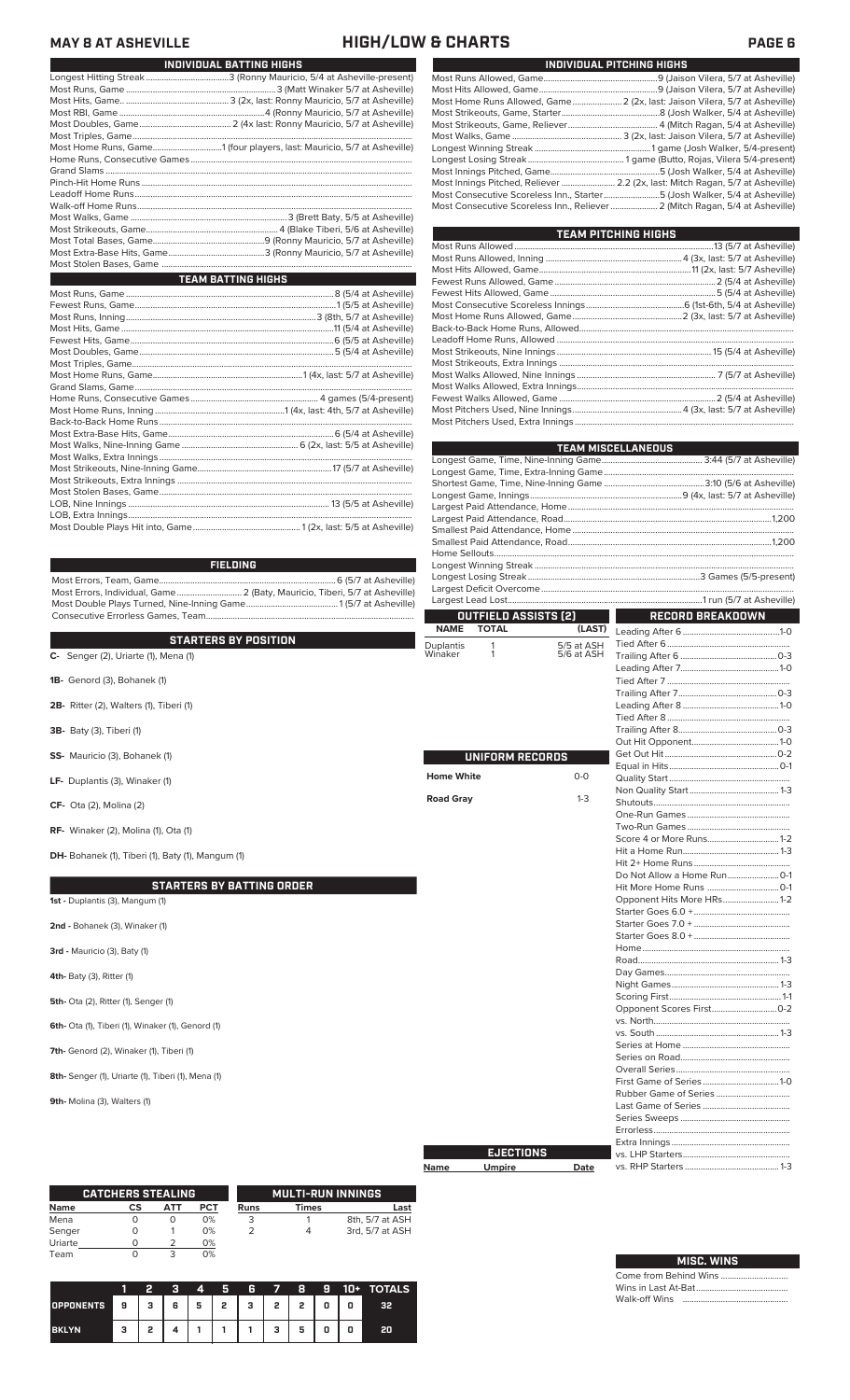## **MAY 8 AT ASHEVILLE GAME BY GAME RESULTS**

|--|

|              |                |                                              |                        |          |         |                   |       | <b>GAME-BY-GAME RESULTS</b> |                       |             |             |                   |
|--------------|----------------|----------------------------------------------|------------------------|----------|---------|-------------------|-------|-----------------------------|-----------------------|-------------|-------------|-------------------|
| <b>DATE</b>  | GM#            | OPPONENT                                     | W-L/TIME SCORE         |          | RECORD  | POSITION          | GA/GB | <b>WINNING PITCHER</b>      | <b>LOSING PITCHER</b> | <b>SAVE</b> | <b>TIME</b> | <b>ATTENDANCE</b> |
| 5/4          | $\mathbf{1}$   | at Asheville                                 | W                      | $8 - 2$  | $1-0$   | T <sub>1st</sub>  | $+1$  | Josh Walker (1-0)           | Blair Henley (0-1)    |             | 3:16        | 1,200             |
| 5/5          | $\overline{a}$ | at Asheville                                 | L                      | $6-1$    | $1 - 1$ | T <sub>2</sub> nd | $-1$  | Chandler Casey (1-0)        | Jose Butto (1-0)      |             | 3:26        | 1,200             |
| 5/6          | 3              | at Asheville                                 | L                      | $11 - 4$ | $1 - 2$ | T3rd              | $-2$  | Matt Ruppenthal (1-0)       | Oscar Rojas (0-1)     |             | 3:10        | 1,200             |
| 5/7          | 4              | at Asheville                                 | L                      | $13 - 7$ | $1 - 3$ | T3rd              | $-3$  | R.J. Freure (1-0)           | Jaison Vilera (0-1)   |             | 3:44        | 1,200             |
| 5/8          | 5              | at Asheville                                 | 6:05 p.m.              |          |         |                   |       |                             |                       |             |             |                   |
| 5/9          | 6              | at Asheville                                 | 1:05 p.m.              |          |         |                   |       |                             |                       |             |             |                   |
| $5/10$       |                | OFF DAY                                      |                        |          |         |                   |       |                             |                       |             |             |                   |
| 5/11         | $\overline{7}$ | at Greenville                                | 7:05 p.m.              |          |         |                   |       |                             |                       |             |             |                   |
| 5/12         | 8              | at Greenville                                | 7:05 p.m.              |          |         |                   |       |                             |                       |             |             |                   |
| 5/13         | 9              | at Greenville                                | 7:05 p.m.              |          |         |                   |       |                             |                       |             |             |                   |
| 5/14         | 10             | at Greenville                                | 7:05 p.m.              |          |         |                   |       |                             |                       |             |             |                   |
| 5/15<br>5/16 | 11<br>12       | at Greenville<br>at Greenville               | 7:05 p.m.<br>3:05 p.m. |          |         |                   |       |                             |                       |             |             |                   |
| 5/17         |                | OFF DAY                                      |                        |          |         |                   |       |                             |                       |             |             |                   |
| 5/18         | 13             | <b>Hudson Valley</b>                         | 6:30 p.m.              |          |         |                   |       |                             |                       |             |             |                   |
| 5/19         | 14             | <b>Hudson Valley</b>                         | 6:30 p.m.              |          |         |                   |       |                             |                       |             |             |                   |
| 5/20         | 15             | <b>Hudson Valley</b>                         | 6:30 p.m.              |          |         |                   |       |                             |                       |             |             |                   |
| 5/21         | 16             | <b>Hudson Valley</b>                         | 7:00 p.m.              |          |         |                   |       |                             |                       |             |             |                   |
| 5/22         | 17             | <b>Hudson Valley</b>                         | 4:00 p.m.              |          |         |                   |       |                             |                       |             |             |                   |
| 5/23         | 18             | <b>Hudson Valley</b>                         | 1:00 p.m.              |          |         |                   |       |                             |                       |             |             |                   |
| 5/24         |                | OFF DAY                                      |                        |          |         |                   |       |                             |                       |             |             |                   |
| 5/25         | 19             | Aberdeen                                     | 6:30 p.m.              |          |         |                   |       |                             |                       |             |             |                   |
| 5/26         | 20             | Aberdeen                                     | 6:30 p.m.              |          |         |                   |       |                             |                       |             |             |                   |
| 5/27         | 21             | Aberdeen                                     | 6:30 p.m.              |          |         |                   |       |                             |                       |             |             |                   |
| 5/28         | 22             | Aberdeen                                     | 7:00 p.m.              |          |         |                   |       |                             |                       |             |             |                   |
| 5/29         | 23             | Aberdeen                                     | 4:00 p.m.              |          |         |                   |       |                             |                       |             |             |                   |
| 5/30         | 24             | Aberdeen                                     | 1:00 p.m.              |          |         |                   |       |                             |                       |             |             |                   |
| 5/31         |                | OFF DAY                                      |                        |          |         |                   |       | MAY [1-2]                   |                       |             |             |                   |
| 6/1          | 25             | at Jersey Shore                              | 7:05 p.m.              |          |         |                   |       |                             |                       |             |             |                   |
| 6/2          | 26             | at Jersey Shore                              | 7:05 p.m.              |          |         |                   |       |                             |                       |             |             |                   |
| 6/3          | 27             | at Jersey Shore                              | 7:05 p.m.              |          |         |                   |       |                             |                       |             |             |                   |
| 6/4          | 28             | at Jersey Shore                              | 7:05 p.m.              |          |         |                   |       |                             |                       |             |             |                   |
| 6/5          | 29             | at Jersey Shore                              | 7:05 p.m.              |          |         |                   |       |                             |                       |             |             |                   |
| 6/6          | 30             | at Jersey Shore                              | 1:05 p.m.              |          |         |                   |       |                             |                       |             |             |                   |
| 6/7          |                | OFF DAY                                      |                        |          |         |                   |       |                             |                       |             |             |                   |
| $6/8$        | 31             | <b>Hudson Valley</b>                         | 6:30 p.m.              |          |         |                   |       |                             |                       |             |             |                   |
| 6/9          | 32             | <b>Hudson Valley</b>                         | 6:30 p.m.              |          |         |                   |       |                             |                       |             |             |                   |
| 6/10         | 33             | <b>Hudson Valley</b>                         | 6:30 p.m.              |          |         |                   |       |                             |                       |             |             |                   |
| 6/11         | 34             | <b>Hudson Valley</b>                         | 7:00 p.m.              |          |         |                   |       |                             |                       |             |             |                   |
| 6/12<br>6/13 | 35<br>36       | <b>Hudson Valley</b><br><b>Hudson Valley</b> | 4:00 p.m.<br>1:00 p.m. |          |         |                   |       |                             |                       |             |             |                   |
| 6/14         |                | OFF DAY                                      |                        |          |         |                   |       |                             |                       |             |             |                   |
| 6/15         | 37             | at Wilmington                                | 7:05 p.m.              |          |         |                   |       |                             |                       |             |             |                   |
| 6/16         | 38             | at Wilmington                                | 7:05 p.m.              |          |         |                   |       |                             |                       |             |             |                   |
| 6/17         | 39             | at Wilmington                                | 7:05 p.m.              |          |         |                   |       |                             |                       |             |             |                   |
| 6/18         | 40             | at Wilmington                                | 7:05 p.m.              |          |         |                   |       |                             |                       |             |             |                   |
| 6/19         | 41             | at Wilmington                                | 6:05 p.m.              |          |         |                   |       |                             |                       |             |             |                   |
| 6/20         | 42             | at Wilmington                                | 1:05 p.m.              |          |         |                   |       |                             |                       |             |             |                   |
| 6/21         |                | OFF DAY                                      |                        |          |         |                   |       |                             |                       |             |             |                   |
| 6/22         | 43             | <b>Jersey Shore</b>                          | 6:30 p.m.              |          |         |                   |       |                             |                       |             |             |                   |
| 6/23         | 44             | <b>Jersey Shore</b>                          | 6:30 p.m.              |          |         |                   |       |                             |                       |             |             |                   |
| 6/24<br>6/25 | 45<br>46       | <b>Jersey Shore</b><br><b>Jersey Shore</b>   | 6:30 p.m.<br>7:00 p.m. |          |         |                   |       |                             |                       |             |             |                   |
| 6/26         | 47             | <b>Jersey Shore</b>                          | 6:00 p.m.              |          |         |                   |       |                             |                       |             |             |                   |
| 6/27         | 48             | <b>Jersey Shore</b>                          | 4:00 p.m.              |          |         |                   |       |                             |                       |             |             |                   |
| 6/28         |                | OFF DAY                                      |                        |          |         |                   |       |                             |                       |             |             |                   |
| 6/29         | 49             | at Aberdeen                                  | 7:05 p.m.              |          |         |                   |       |                             |                       |             |             |                   |
| 6/30         | 50             | at Aberdeen                                  | 7:05 p.m.              |          |         |                   |       |                             |                       |             |             |                   |
|              |                |                                              |                        |          |         |                   |       | <b>JUNE (0-0)</b>           |                       |             |             |                   |
| 7/1          | 51             | at Aberdeen                                  | 7:05 p.m.              |          |         |                   |       |                             |                       |             |             |                   |
| 7/2          | 52             | at Aberdeen                                  | 7:05 p.m.              |          |         |                   |       |                             |                       |             |             |                   |
| 7/3          | 53             | at Aberdeen                                  | 6:05 pm.               |          |         |                   |       |                             |                       |             |             |                   |
| 7/4<br>7/5   | 54             | at Aberdeen<br>OFF DAY                       | 2:05 p.m.              |          |         |                   |       |                             |                       |             |             |                   |
| 7/6          | 55             | at Hudson Valley                             | 7:05 p.m.              |          |         |                   |       |                             |                       |             |             |                   |
| 7/7          | 56             | at Hudson Valley                             | 7:05 p.m.              |          |         |                   |       |                             |                       |             |             |                   |
| 7/8          | 57             | at Hudson Valley                             | 7:05 p.m.              |          |         |                   |       |                             |                       |             |             |                   |
| 7/9          | 58             | at Hudson Valley                             | 7:05 p.m.              |          |         |                   |       |                             |                       |             |             |                   |
| 7/10         | 59             | at Hudson Valley                             | 6:05 p.m.              |          |         |                   |       |                             |                       |             |             |                   |
| 7/11         | 60             | at Hudson Valley                             | 4:35 p.m.              |          |         |                   |       |                             |                       |             |             |                   |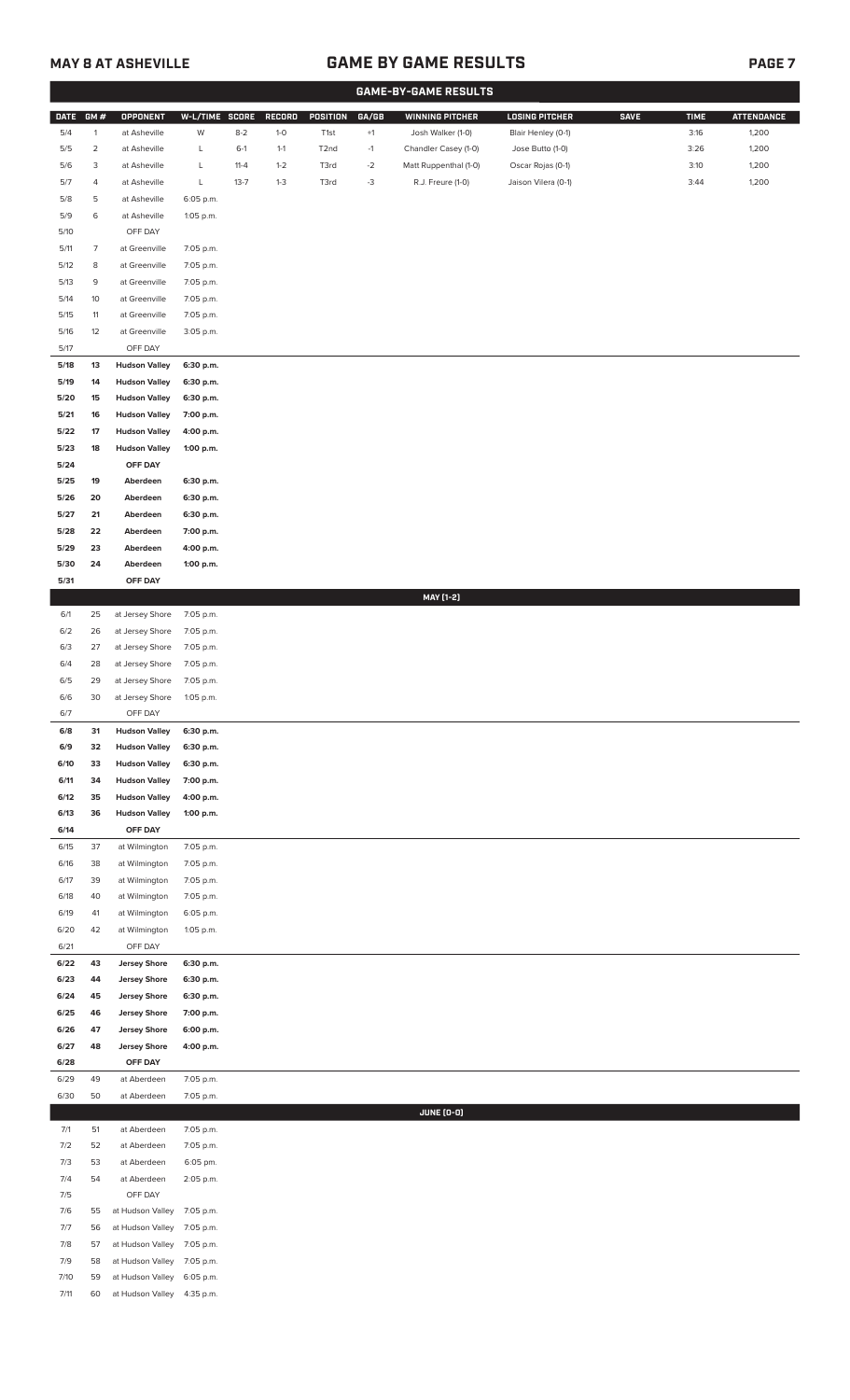### **MAY 8 AT ASHEVILLE GAME-BY-GAME PAGE 8**

| <b>DATE</b> | GM# | OPPONENT                   | W-L/TIME SCORE | GA/GB<br>RECORD<br>POSITION | <b>WINNING PITCHER</b> | <b>LOSING PITCHER</b> | <b>SAVE</b> | <b>TIME</b> | <b>ATTENDANCE</b> |
|-------------|-----|----------------------------|----------------|-----------------------------|------------------------|-----------------------|-------------|-------------|-------------------|
| 7/12        |     | OFF DAY                    |                |                             |                        |                       |             |             |                   |
| 7/13        | 61  | <b>Jersey Shore</b>        | 6:30 p.m.      |                             |                        |                       |             |             |                   |
| 7/14        | 62  | <b>Jersey Shore</b>        | 6:30 p.m.      |                             |                        |                       |             |             |                   |
| 7/15        | 63  | <b>Jersey Shore</b>        | 6:30 p.m.      |                             |                        |                       |             |             |                   |
| 7/16        | 64  | <b>Jersey Shore</b>        | 7:00 p.m.      |                             |                        |                       |             |             |                   |
| 7/17        | 65  | <b>Jersey Shore</b>        | 6:00 p.m.      |                             |                        |                       |             |             |                   |
| 7/18        | 66  | <b>Jersey Shore</b>        | 4:00 p.m.      |                             |                        |                       |             |             |                   |
| 7/19        |     | OFF DAY                    |                |                             |                        |                       |             |             |                   |
| 7/20        | 67  | Wilmington                 | 6:30 p.m.      |                             |                        |                       |             |             |                   |
| 7/21        | 68  | Wilmington                 | 6:30 p.m.      |                             |                        |                       |             |             |                   |
| 7/22        | 69  | Wilmington                 | 6:30 p.m.      |                             |                        |                       |             |             |                   |
| 7/23        | 70  | Wilmington                 | 7:00 p.m.      |                             |                        |                       |             |             |                   |
| 7/24        | 71  | Wilmington                 | 6:00 p.m.      |                             |                        |                       |             |             |                   |
| 7/25        | 72  | Wilmington                 | 4:00 p.m.      |                             |                        |                       |             |             |                   |
| 7/26        |     | OFF DAY                    |                |                             |                        |                       |             |             |                   |
| 7/27        | 73  | at Jersey Shore            | 7:05 p.m.      |                             |                        |                       |             |             |                   |
| 7/28        | 74  | at Jersey Shore            | 7:05 p.m.      |                             |                        |                       |             |             |                   |
| 7/29        | 75  | at Jersey Shore            | 7:05 p.m.      |                             |                        |                       |             |             |                   |
| 7/30        | 76  | at Jersey Shore            | 7:05 p.m.      |                             |                        |                       |             |             |                   |
| 7/31        | 77  | at Jersey Shore            | 7:05 p.m.      |                             |                        |                       |             |             |                   |
|             |     |                            |                |                             | JULY (0-0)             |                       |             |             |                   |
| 8/1         | 78  | at Jersey Shore            | 1:05 p.m.      |                             |                        |                       |             |             |                   |
| 8/2         |     | OFF DAY                    |                |                             |                        |                       |             |             |                   |
| 8/3         | 79  | <b>Hudson Valley</b>       | 6:30 p.m.      |                             |                        |                       |             |             |                   |
| 8/4         | 80  | <b>Hudson Valley</b>       | 6:30 p.m.      |                             |                        |                       |             |             |                   |
| 8/5         | 81  | <b>Hudson Valley</b>       | 6:30 p.m.      |                             |                        |                       |             |             |                   |
| 8/6         | 82  | <b>Hudson Valley</b>       | 7:00 p.m.      |                             |                        |                       |             |             |                   |
| 8/7         | 83  | <b>Hudson Valley</b>       | 6:00 p.m.      |                             |                        |                       |             |             |                   |
| 8/8         | 84  | <b>Hudson Valley</b>       | 4:00 p.m.      |                             |                        |                       |             |             |                   |
| 8/9         |     | OFF DAY                    |                |                             |                        |                       |             |             |                   |
| 8/10        | 85  | at Wilmington              | 7:05 p.m.      |                             |                        |                       |             |             |                   |
| 8/11        | 86  | at Wilmington              | 7:05 p.m.      |                             |                        |                       |             |             |                   |
| 8/12        | 87  | at Wilmington              | 7:05 p.m.      |                             |                        |                       |             |             |                   |
| 8/13        | 88  | at Wilmington              | 7:05 p.m.      |                             |                        |                       |             |             |                   |
| 8/14        | 89  | at Wilmington              | 6:05 p.m.      |                             |                        |                       |             |             |                   |
| 8/15        | 90  | at Wilmington              | 1:05 p.m.      |                             |                        |                       |             |             |                   |
| 8/16        |     | OFF DAY                    |                |                             |                        |                       |             |             |                   |
| 8/17        | 91  | at Hudson Valley 7:05 p.m. |                |                             |                        |                       |             |             |                   |
| 8/18        | 92  | at Hudson Valley           | 7:05 p.m.      |                             |                        |                       |             |             |                   |
| 8/19        | 93  | at Hudson Valley           | 7:05 p.m.      |                             |                        |                       |             |             |                   |
| 8/20        | 94  | at Hudson Valley           | 7:05 p.m.      |                             |                        |                       |             |             |                   |
| 8/21        | 95  | at Hudson Valley           | 6:05 p.m.      |                             |                        |                       |             |             |                   |
| 8/22        | 96  | at Hudson Valley           | 4:35 p.m.      |                             |                        |                       |             |             |                   |
| 8/23        |     | OFF DAY                    |                |                             |                        |                       |             |             |                   |
| 8/24        | 97  | Aberdeen                   | 6:30 p.m.      |                             |                        |                       |             |             |                   |
| 8/25        | 98  | Aberdeen                   | 6:30 p.m.      |                             |                        |                       |             |             |                   |
| 8/26        | 99  | Aberdeen                   | 6:30 p.m.      |                             |                        |                       |             |             |                   |
| 8/27        | 100 | Aberdeen                   | 7:00 p.m.      |                             |                        |                       |             |             |                   |
| 8/28        | 101 | Aberdeen                   | 6:00 p.m.      |                             |                        |                       |             |             |                   |
| 8/29        | 102 | Aberdeen                   | 4:00 p.m.      |                             |                        |                       |             |             |                   |
| 8/30        |     | OFF DAY                    |                |                             |                        |                       |             |             |                   |
| 8/31        | 103 | Wilmington                 | 6:30 p.m.      |                             |                        |                       |             |             |                   |
|             |     |                            |                |                             | AUGUST (0-0)           |                       |             |             |                   |
| 9/1         | 104 | Wilmington                 | 6:30 p.m.      |                             |                        |                       |             |             |                   |
| 9/2         | 105 | Wilmington                 | 6:30 p.m.      |                             |                        |                       |             |             |                   |
| 9/3         | 106 | Wilmington                 | 7:00 p.m.      |                             |                        |                       |             |             |                   |
| 9/4         | 107 | Wilmington                 | 6:00 p.m.      |                             |                        |                       |             |             |                   |
| 9/5         | 108 | Wilmington                 | 4:00 p.m.      |                             |                        |                       |             |             |                   |
| 9/6         |     | OFF DAY                    |                |                             |                        |                       |             |             |                   |
| 9/7         | 109 | at Hudson Valley           | 7:05 p.m.      |                             |                        |                       |             |             |                   |
| 9/8         | 110 | at Hudson Valley           | 7:05 p.m.      |                             |                        |                       |             |             |                   |
| 9/9         | 111 | at Hudson Valley           | 7:05 p.m.      |                             |                        |                       |             |             |                   |
| 9/10        | 112 | at Hudson Valley           | 7:05 p.m.      |                             |                        |                       |             |             |                   |
| 9/11        | 113 | at Hudson Valley           | 6:05 p.m.      |                             |                        |                       |             |             |                   |
| 9/12        | 114 | at Hudson Valley           | 4:35 p.m.      |                             |                        |                       |             |             |                   |
| 9/13        |     | OFF DAY                    |                |                             |                        |                       |             |             |                   |
| 9/14        | 115 | <b>Jersey Shore</b>        | 6:30 p.m.      |                             |                        |                       |             |             |                   |
| 9/15        | 116 | <b>Jersey Shore</b>        | 6:30 p.m.      |                             |                        |                       |             |             |                   |
| 9/16        | 117 | <b>Jersey Shore</b>        | 6:30 p.m.      |                             |                        |                       |             |             |                   |
| 9/17        | 118 | <b>Jersey Shore</b>        | 7:00 p.m.      |                             |                        |                       |             |             |                   |
| 9/18        | 119 | <b>Jersey Shore</b>        | 4:00 p.m.      |                             |                        |                       |             |             |                   |
| 9/19        | 120 | <b>Jersey Shore</b>        | 1:00 p.m.      |                             |                        |                       |             |             |                   |

**SEPTEMBER (0-0)**